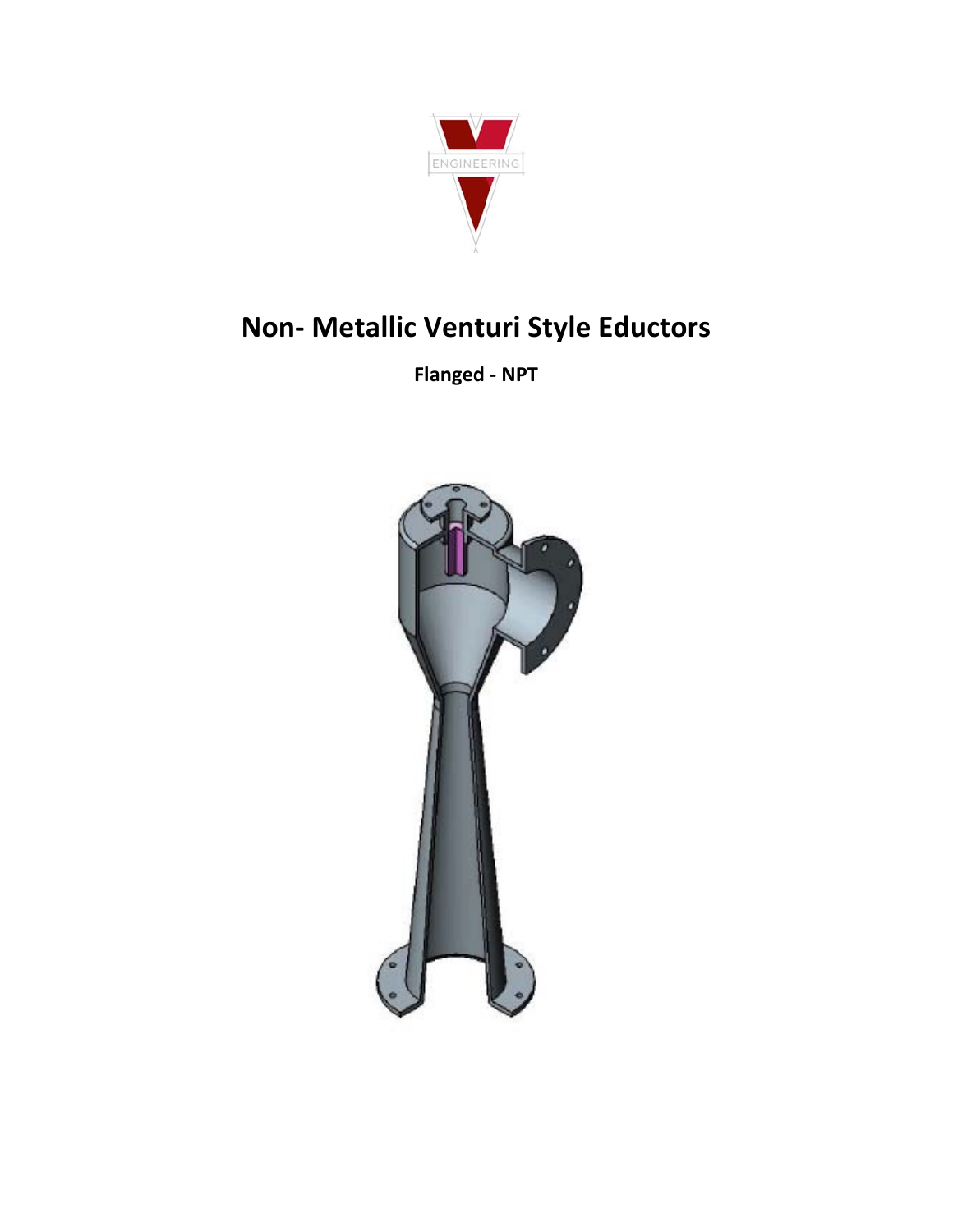| <b>Vee Interests LLC</b> |                  | 4740 20 <sup>th</sup> St. Bacliff, Texas 77518 |                | $(832) - 864 - 2001$ |
|--------------------------|------------------|------------------------------------------------|----------------|----------------------|
| <b>Document</b>          | <b>Revision:</b> | Date:                                          | Originated by: |                      |
| <b>VFNT-OL</b>           |                  | 28 APR 17                                      | P VAUGHN       |                      |
|                          |                  |                                                |                |                      |

# Eductor Style Venturi Scrubber

#### Overview

Vee's Venturi style Eductor scrubber is a very economic and maintenance free way to clean fumes while simultaneously creating a vacuum. By creating a monometer effect the scrubber uses a motive liquid force to create differential pressure across its inlet. Once the contaminated stream enters the Venturi it is then accelerated to a high velocity causing fluid particle shear and a very high rate of mass transfer. This results in high collection efficiencies for many types of particulate matter. A Venturi is designed to avoid traditional scrubbing problems such as channeling and flooding of the column. It is also constructed to be much more portable than a larger packed column for the same gas loading. Though all of our Venturi's are designed to handle very highly saturated airflow, they can be applied to less severe conditions as well. When used in series with a mist eliminator Venturi's particulate collection efficiency can exceed 99%. Contact us



anytime to see if our Venturi product line is right for your application.

## Construction Specifications

- Machined and fabricated from thermoplastic material available in
	- o PVC, CPVC, PVDF, Polyethylene, Polypropylene, FRP.
	- o Smaller sizes available in PTFE
- Standard ANSI 150 flanges connections all ports, also available in FNPT
- Service temperatures dependent on construction material
- for flow rate data see Technical data section
- Not designed for significant compression loading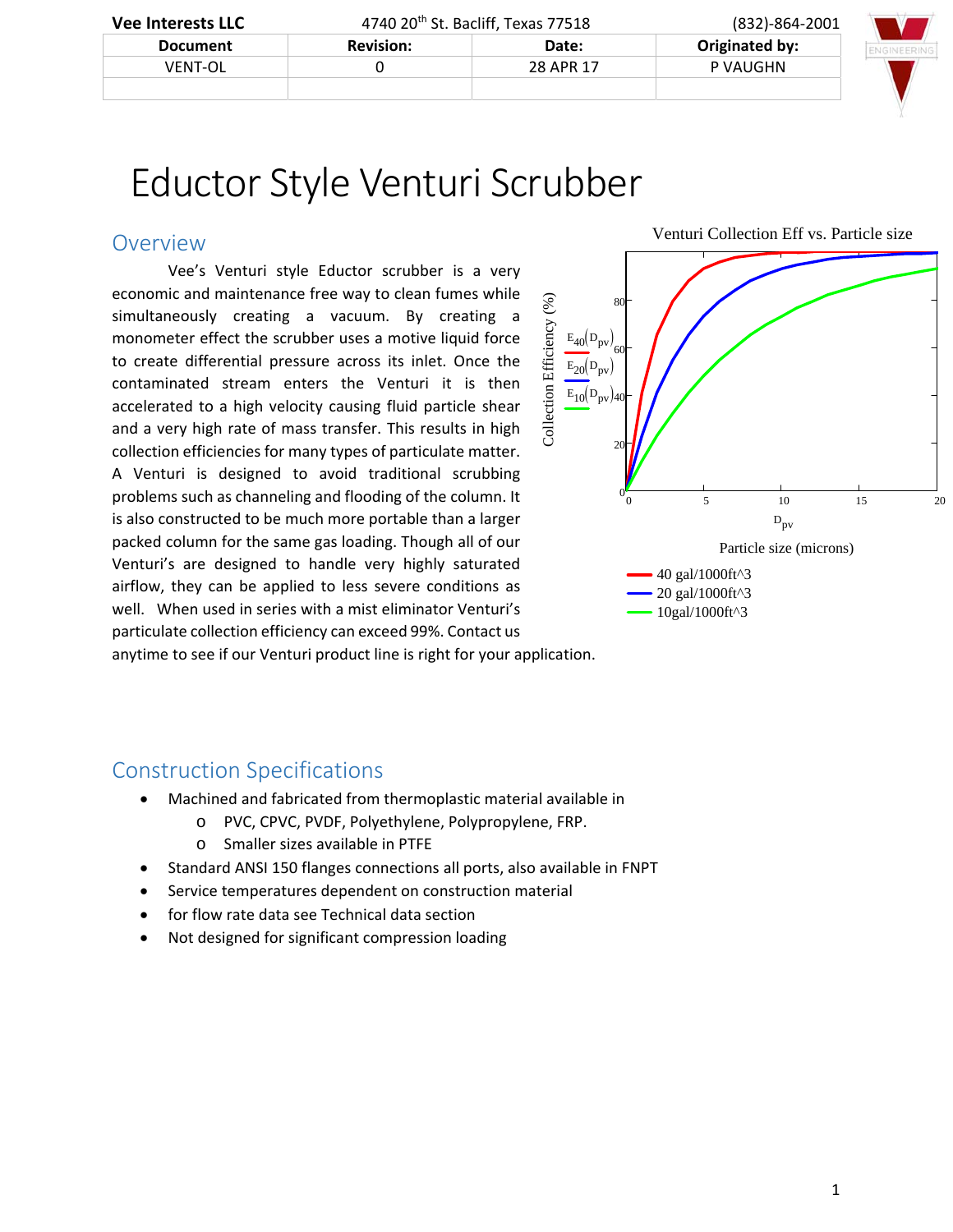| <b>Vee Interests LLC</b> | 4740 20 <sup>th</sup> St. Bacliff, Texas 77518 |           | $(832) - 864 - 2001$ |  |
|--------------------------|------------------------------------------------|-----------|----------------------|--|
| <b>Document</b>          | <b>Revision:</b>                               | Date:     | Originated by:       |  |
| <b>VFNT-OL</b>           |                                                | 28 APR 17 | P VAUGHN             |  |
|                          |                                                |           |                      |  |

# Dimensions

| <b>Max Flow</b> | A            | B           |                    | D                  | Е               |
|-----------------|--------------|-------------|--------------------|--------------------|-----------------|
| rate (CFM)      |              |             |                    | <b>ANSI 150</b>    | <b>ANSI 150</b> |
| 50              | $13 - 7/8"$  | 18''        | $3-1/2"$           | 2"                 | 1"              |
| 75              | $20 - 1/4"$  | $25 - 3/8"$ | $4^{\prime\prime}$ | 3''                | 1"              |
| 150             | 25"          | $30 - 3/4"$ | $4 - 1/2"$         | $4^{\prime\prime}$ | 1"              |
| 300             | $45 - 5/8"$  | 53''        | $6 - 1/2"$         | 6''                | 1"              |
| 500             | $48 - 7/8$ " | $57 - 3/8"$ | $8 - 1/2"$         | 8''                | $1 - 1/2"$      |
| 1000            | $57 - 7/8"$  | 67''        | $10-1/2"$          | 10''               | 2"              |
| 1400            | 73           | $83 - 3/4"$ | $11 - 1/2"$        | 12"                | 3''             |
| 2000            | 75           | $87 - 3/4"$ | $14 - 1/2"$        | 14''               | 3''             |

\*Larger custom Venturi Designs available upon request

# Technical Data

\*Notes

- All curves shown for a specific gravity of 1.0
- Differential pressure of 40 psi.



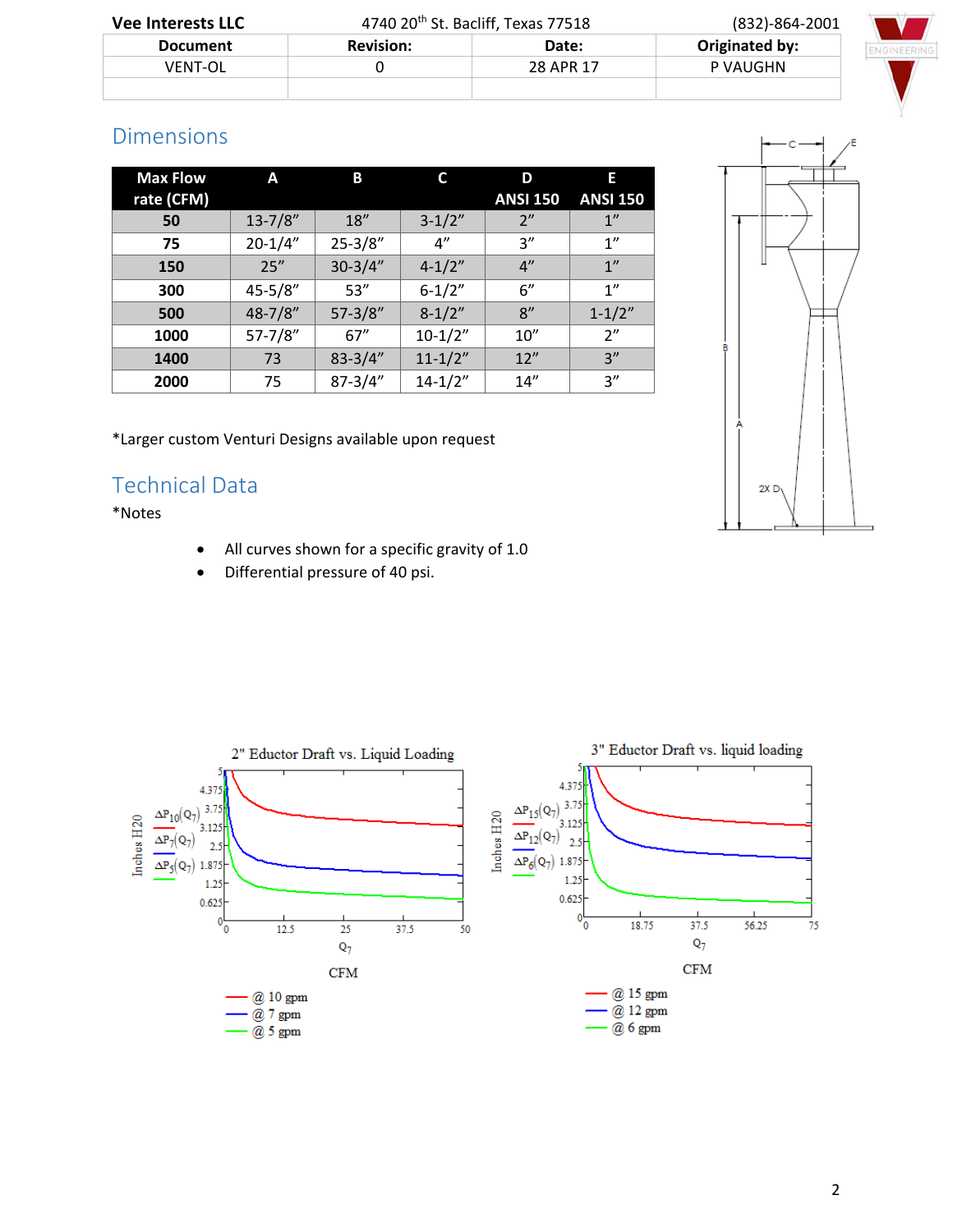| <b>Vee Interests LLC</b> | 4740 $20th$ St. Bacliff, Texas 77518 |           | (832)-864-2001 |  |
|--------------------------|--------------------------------------|-----------|----------------|--|
| <b>Document</b>          | <b>Revision:</b>                     | Date:     | Originated by: |  |
| <b>VFNT-OL</b>           |                                      | 28 APR 17 | P VAUGHN       |  |
|                          |                                      |           |                |  |